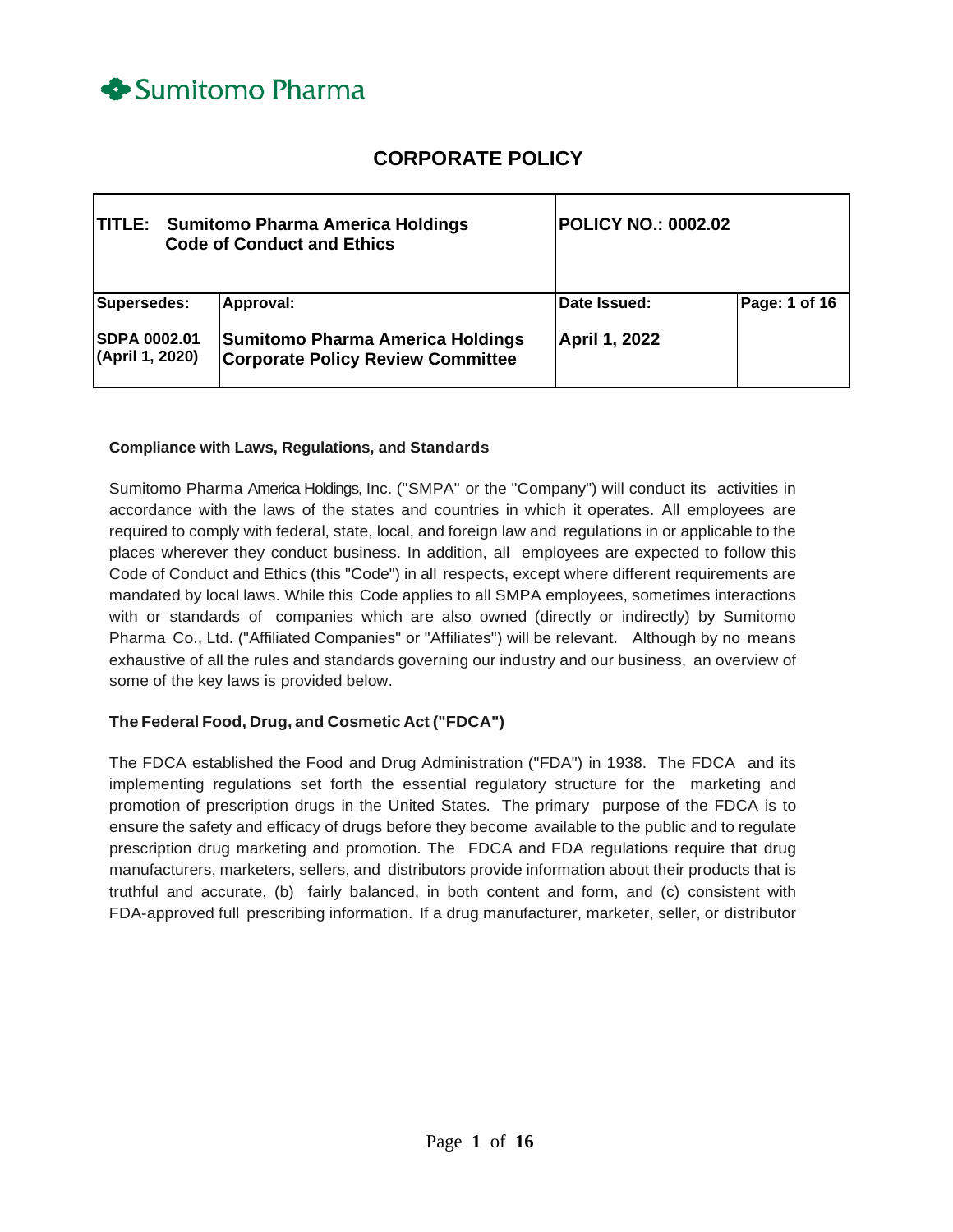disseminates labeling or promotional material that the FDA determines to be "false or misleading," the drug is deemed "misbranded." The FDCA prohibits the manufacture, marketing, sale, and distribution of misbranded drugs.

It is Company policy to keep the FDA and the medical community fully informed of the approved uses, safety, contraindications and side effects of its products, including the timely reporting of adverse event experiences. SMPA and its employees, officers and directors will practice a policy of disclosure and transparency to at all times.

# **The Prescription Drug Marketing Act of 1987 ("PDMA")**

The PDMA requires controls and tracking for prescription drug samples in the United States. The PDMA was designed to improve the distribution and dispensing of prescription drug samples by providing a "closed" system for legitimate handlers of these drugs. Such a closed system is intended to prevent the diversion of these samples out of legitimate channels. Under the PDMA, it is a violation to:

- Sell, barter, or trade prescription drug samples;
- Deliver prescription drug samples to anyone who is not licensed to prescribe prescription drugs;
- Deliver prescription drug samples to a retail pharmacy; and
- Deliver prescription drug samples without a form of written request from the practitioner authorized by the Company.

# **Government Health Care Programs - Fraud and Abuse Laws**

The U.S. federal fraud and abuse laws cover all products or services that may be reimbursed, in whole or in part, by federal healthcare programs, such as Medicare or Medicaid. The fraud and abuse laws encompass various risk areas, including improper payments to healthcare professionals and federal reimbursement based on false claims.

# **TheAnti-KickbackStatute**

The federal anti-kickback statute prohibits "remuneration" that has as one of its purposes the intention to induce or reward the prescribing, purchasing or recommending of any item or service that is paid, in whole or in part, by the federal government, such as the purchase of prescription medicines through Medicare or Medicaid. This statute is extremely broad and covers a wide variety of arrangements. The statute may be violated if only one purpose of an arrangement is to induce or reward the prescribing, recommendation, or purchase of a product by the federal government even though additional, legitimate purposes for the arrangement may also exist.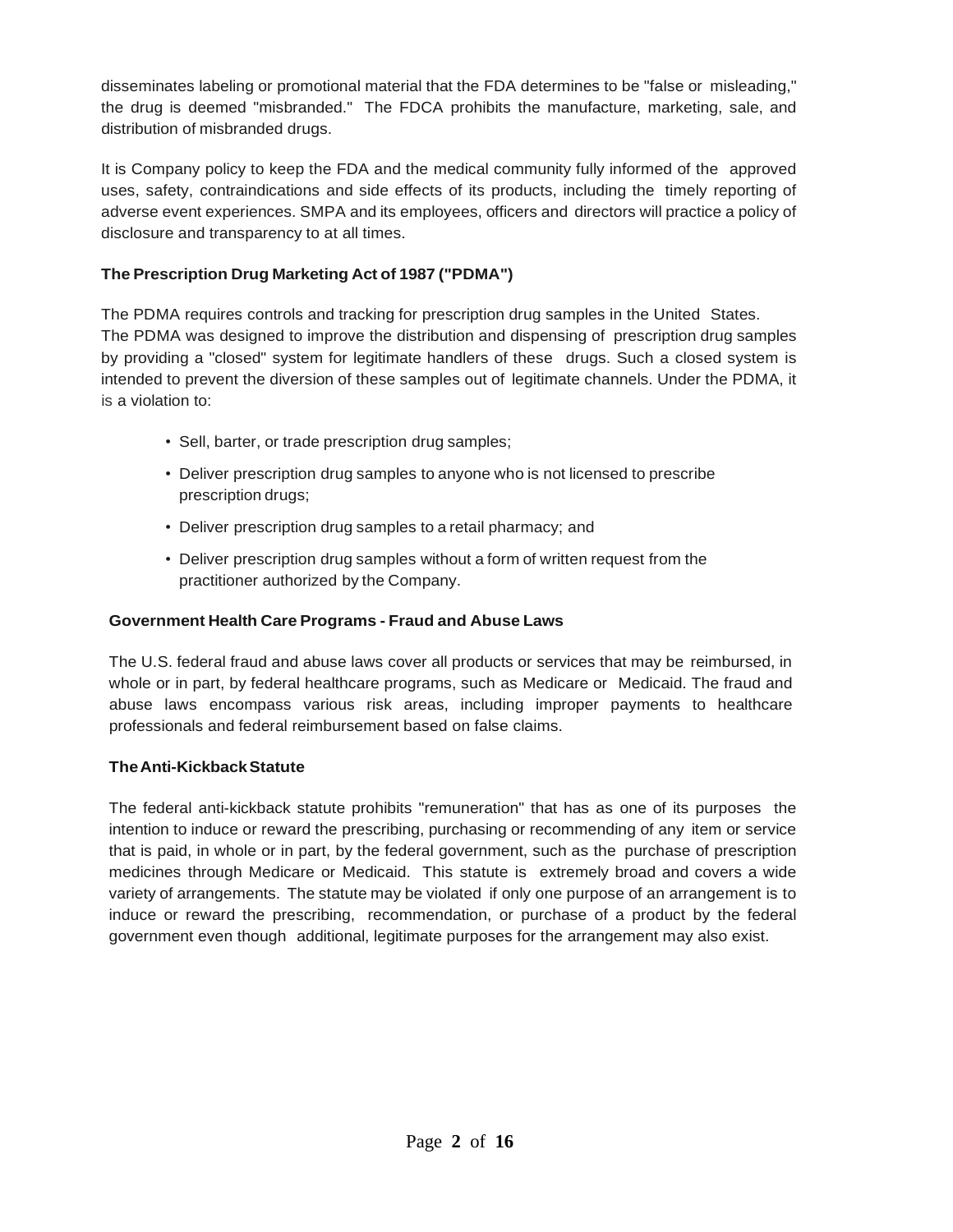Remuneration is considered anything of value, including cash, grants, consulting payments, services, free goods, entertainment, etc. Absent safeguards, many common industry practices and arrangements may be construed as inappropriate and implicate the anti-kickback statute.

Although there are a number of narrow exceptions that do not violate the anti-kickback statute, such as bona fide consulting arrangements between a pharmaceutical company and healthcare professionals, these so-called "safe harbors" must be followed scrupulously in order to avoid even the perception that an improper activity may be taking place and the risk of possible enforcement action. The consequences of an enforcement action are severe for both the individuals involved and the Company. Violations of the anti-kickback statute can result in criminal prosecution, substantial civil monetary penalties, and/or exclusion from participation in federal healthcare programs like Medicare and Medicaid.

# **The False Claims Act**

In cases of reimbursement for pharmaceutical products under a federal healthcare program like Medicare and Medicaid, the federal government considers the promotion of an unapproved drug, or the promotion or distribution of an unapproved use or dose for an approved drug, a false claim against the Government and unlawful. Similar to violations of the anti-kickback law, such "off• label" promotion carries severe penalties for the individuals and companies involved.

Because pharmaceutical manufacturers and distributors are required to provide information that is truthful, accurate, fair, balanced and consistent with FDA-approved full prescribing information, all promotional materials regarding any products distributed by the Company must relate to approved uses and dosing.

# **Antibribery/AnticorruptionLaws**

The Company currently operates in the United States and may conduct business in other countries around the world. All such countries prohibit bribery of, or kickbacks to, government officials and have passed legislation making it illegal for a company or its employees to engage in bribing government officials outside of the country where the business is located. In the U.S., the Foreign Corrupt Practices Act is an example of such legislation and more than 30 other countries have implemented similar laws under an international treaty called the OECD Convention on Combating Bribery of Foreign Public Officials in International Business Transactions. A bribe or kickback under these foreign bribery laws may be defined as any money, fee, commission, credit, gift, gratuity, travel benefits, entertainment, thing of value, or compensation of any kind that is provided, directly or indirectly, and that has as one of its purposes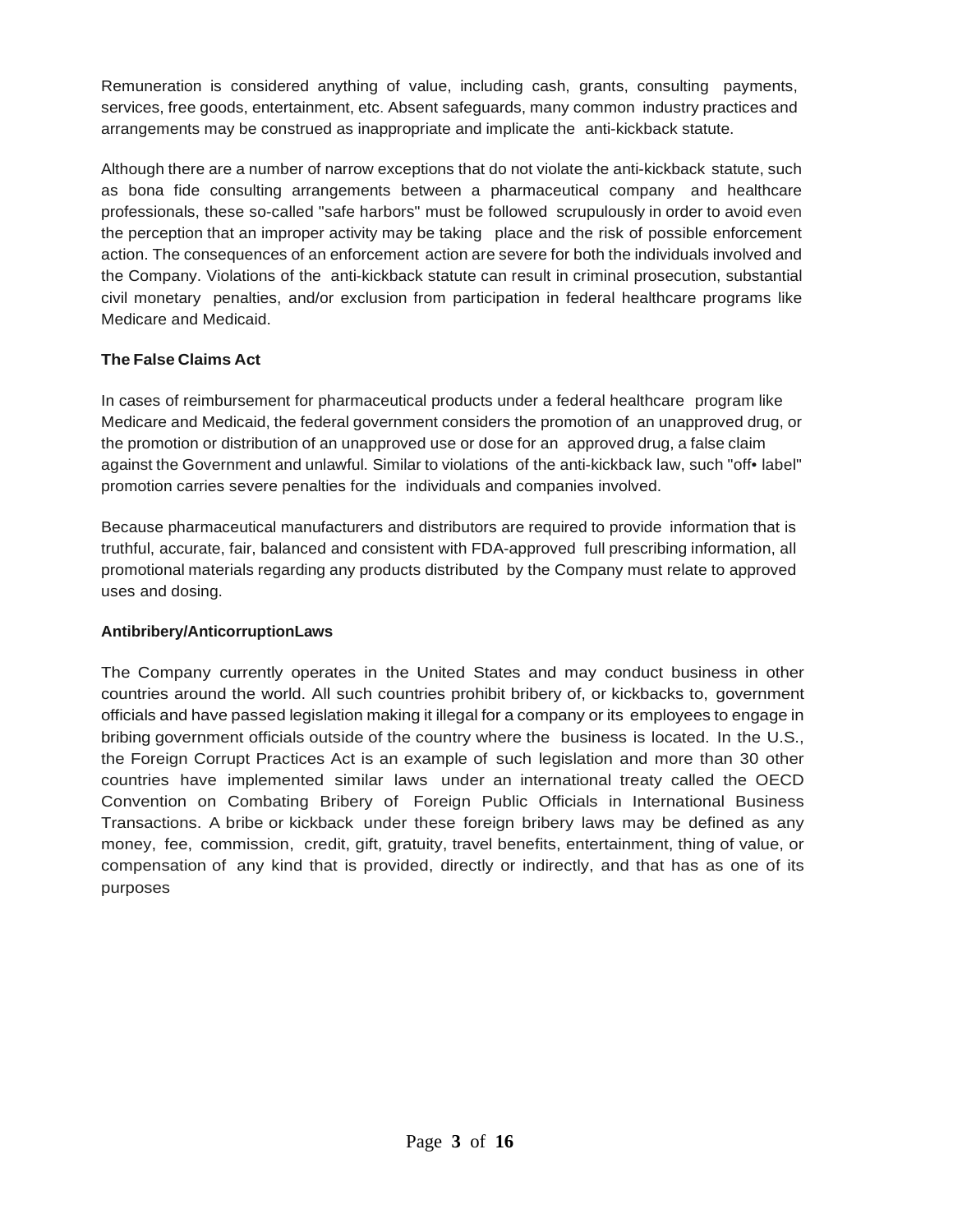improperly obtaining business or receiving favorable treatment from a foreign government official. Importantly, many authorities, including the U.S. government, consider health professionals employed by publicly• owned or publicly-controlled health institutions to be "government officials" within the meaning of these antibribery laws. Failure to comply with such laws could expose the individual involved and the Company to significant fines and/or criminal charges.

Recognizing that cultural difference and the complexity of local customs or laws may create issues under these laws, it is critical that you follow relevant company policies, discuss any questions or concerns you have with your manager or to the Legal Affairs or Compliance & Ethics Department liaisons for SMPA's operations, and participate in anticorruption training offered by the Company prior to engagingin any international business.

### **GovernmentPrice Reporting Laws**

SMPA may become party to numerous state and federal pricing agreements, and subject to price reporting obligations. Any future price reporting errors or omissions could lead to significant financial penalties, civil fines, and, in some cases, criminal penalties. The Company will be developing and implementing policies and procedures that will be designed to ensure price reporting accuracy and compliance. Thus, SMPA marketing, sales, distribution, and contracting activities must comply strictly with SMPA policies, especially those policies that regulate relationships and transactions with customers. Any new program or new product contracting strategy that has the potential for conferring price concessions to customers must undergo the appropriate legal review. If you are involved in any contract discussions or arrangements with a customer regarding the sale of products, you should consult with the Company's Legal Affairs Department before entering into any transaction.

#### **Antitrust and Fair Trade**

The purpose of the U.S. antitrust and fair competition laws is to ensure a fair and competitive free market system. Thus, while the Company competes vigorously in its many business activities, its efforts in the marketplace must be conducted in accordance with the letter and spirit of all applicable antitrust, unfair competition and fair trade practice laws (collectively, "antitrust laws"). Since antitrust laws can be highly technical and may vary from state to state and from country to country, it is important that you speak with Company's Legal Affairs Department wheneveryou are going to deal or interact with any of our competitors *(e.g.,* discussions at trade association meetings), or suppliers.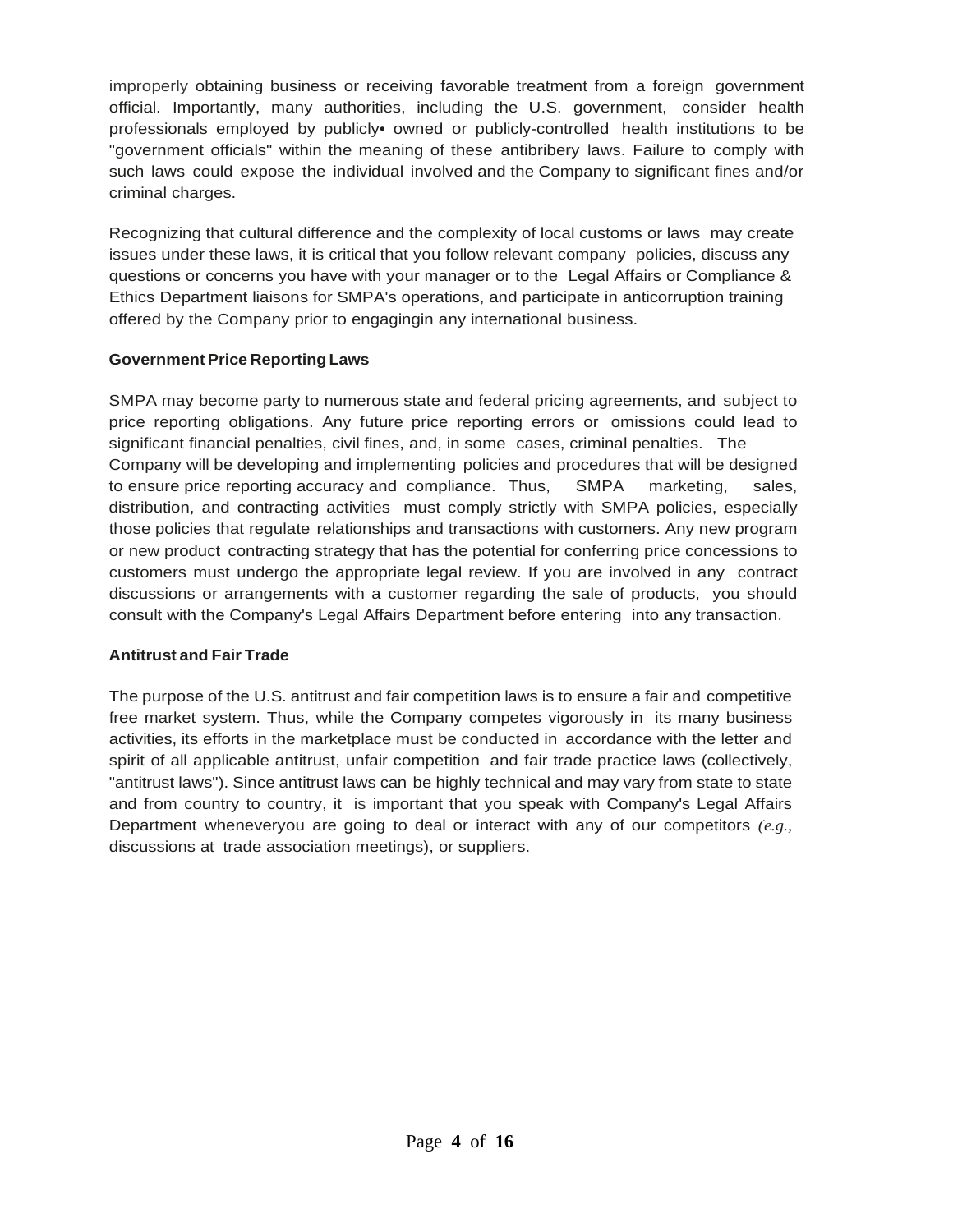Violations of antitrust laws can lead to criminal prosecution, monetary fines, civil penalties, and litigation that can result in damages of millions of dollars. Both the Company and employees are subject to severe fines, and employees are subject to prison sentences. It is obvious that ignoring the antitrust laws may have serious consequences. The following list is intended to provide guidance to enable each employee to comply with the antitrust laws. Not every possible circumstance that may be encountered is identified in this list. Therefore, if you have any questions, review and clarify them with your supervisor or a member of the Company's Legal Affairs Department.

- Do not attend meetings with competitors at which pricing or any element of price (such as payment or other terms) is discussed. If you find yourself in such a meeting, walk out, even if it is a trade association meeting and report it to the Company's Legal Affairs Department.
- Do not enter into any "gentlemen's" discussions or understandings on sales territories or markets, or rejection or termination of a customer or vendor.
- Do not discuss with customers the price the Company charges others for products.
- Do not discuss with vendors the price the Company pays other vendors.
- Do not insist that a customer buy exclusively from the Company.
- Do not disparage a competitor's product.

#### **Accurate Books and Records and Company Reporting Laws**

It is SMPA's policy to provide full, fair, accurate, timely and understandable disclosure in reports and documents filed with any regulatory authority (including any taxing authorities) and in all other public communications. Accurate books and records, maintained in accordance with applicable accounting policies, laws, rules andregulations, are essential to assure the maintenance of high ethical standards and compliance with various laws. These laws require, among other things, that the Company (1) maintain effective disclosure controls and procedures to ensure that all material information relating to the Company is made known to the persons responsible for preparing Company financial reports and (2) have internal controls over financial reporting to provide reasonable assurance regarding the reliability of financial reporting and the preparation of financial statements for external purposes in accordance withgenerally accepted accounting principles.

It is a violation of this Code and Company policy to (1) make false or inaccurate entries in any SMPA books or records; (2) intentionally understate or overstate reports of sales or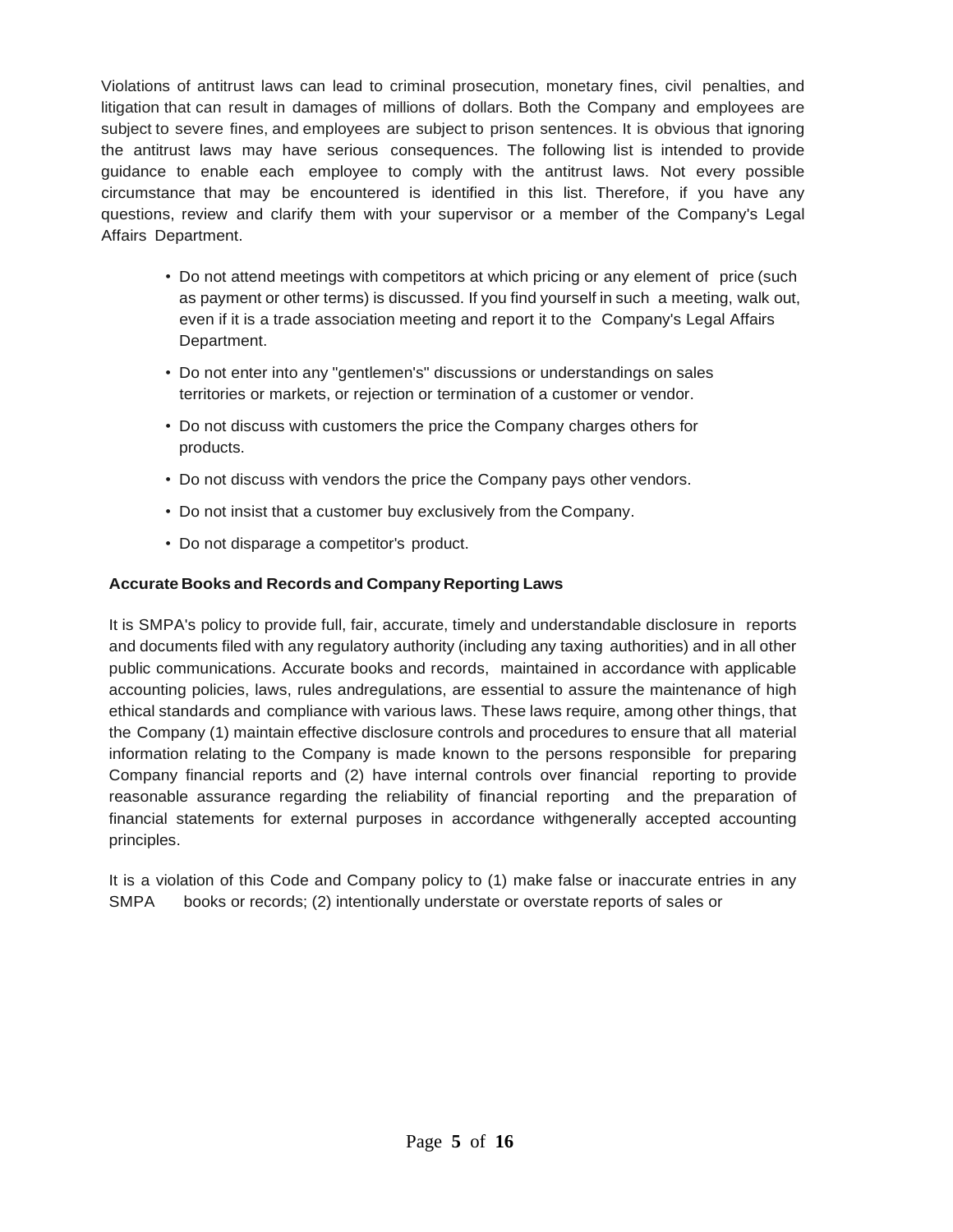expenses; and/or (3) alter any documents used to support any corporate reports. In addition, selective data reporting (*e.g.* recording only passing or within specification results) and recording results in other than official records is prohibited. All assets and liabilities of the Company must be recorded in its regular books of account using generally accepted accounting principles.

If any employee, manager, or an outside party, requests that you make a false or inaccurate record of any kind, or if you have a concern or question about accounting or auditing matters, you have a duty to report that to a manager, the Company's Legal Affairs or Compliance & Ethics Departments.

### **InsiderTrading**

Insider trading involves the purchase or sale of a company's stocks or other securities while aware of *non-public "material information"* about that company. "Material Information" is information that a reasonable investor would consider important in deciding whether to buy, sell, or hold a company's securities. Information (whether positive or negative) that could reasonably affect the price of a company's securities is generally material. Such information can include sales results, strategic plans, research results, significant personnel changes, acquisition and divestiture plans, or financial forecasts.

The policy of the Company regarding insider trading is applicable to all employees, their family members, or anyone who resides in the employee's household. Company employees are responsible for the transactions of these other persons and therefore shouldmake these persons aware of the need to confer with them before they trade in the securities of any Affiliate.

In accordance with federal, state and foreign (including Japan) securities laws, and in order to protect employees from the imposition of civil and criminal penalties, Company policy prohibits employees (and the other persons mentioned above) from trading insecurities of any Affiliate while aware of non-public, material information, either for theirown personal gain or for the personal gain of anyone else. An employee violates the insider trading laws not only by trading in the Company's securities while aware of

non-public material information about the Company, but also by disclosing such information to anyone who in turn may trade Company securities on the basis of that information or disclose it to others for trading. Company policy also prohibits an employee from trading securities in *any*  company, including the Company's suppliers and customers, while aware of non-public, material information acquired as a result of or through his/her position at the Company, or from disclosing such information to anyone within or outside of the Company who does not have a need to know the information.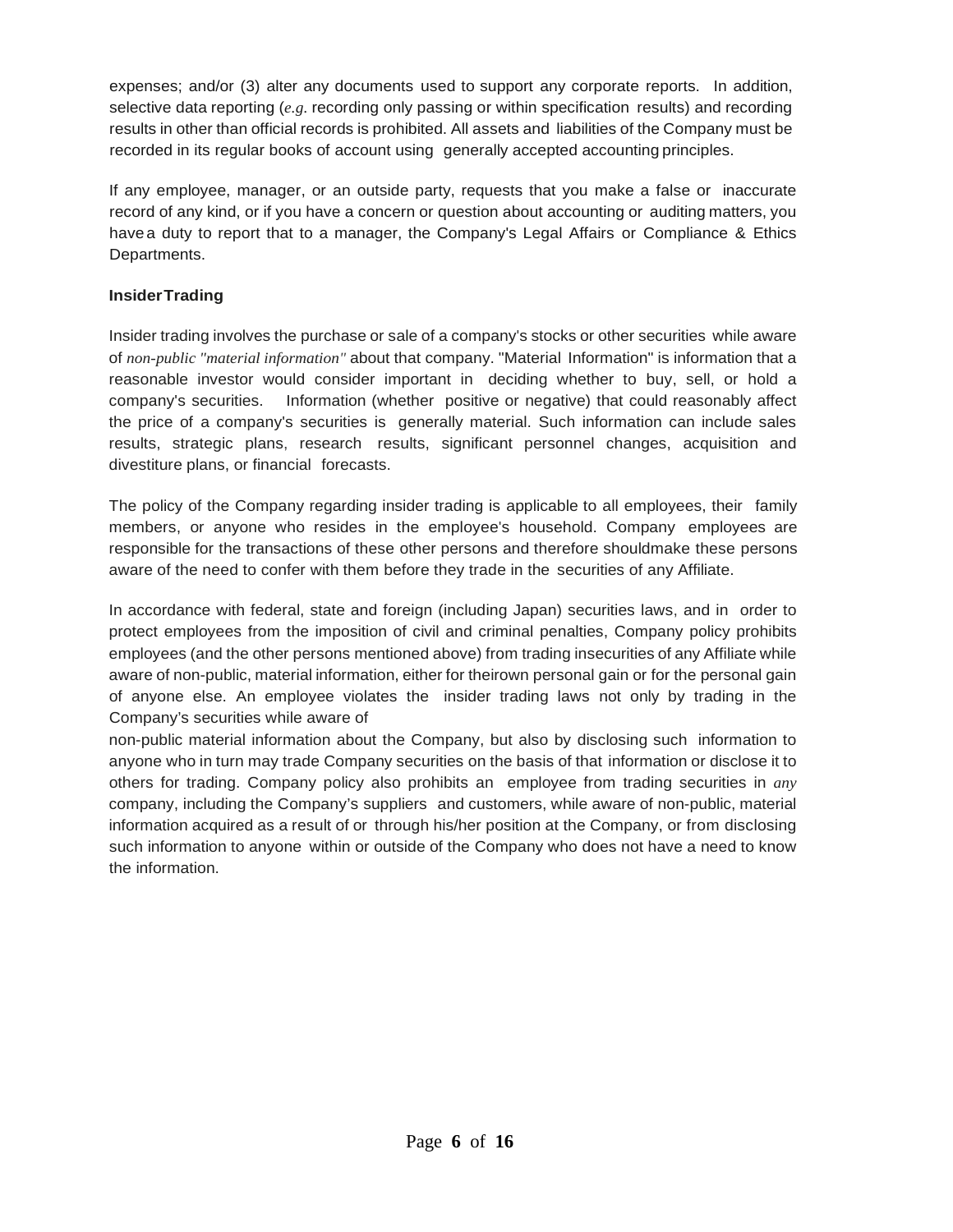If you have any questions regarding what constitutes material information or insider trading, please address them to Company's Legal Affairs Department.

# **Compliance with the PhRMA Code**

It is Company policy to abide by the Pharmaceutical Research and Manufacturers of America ("PhRMA") Code as revised and updated. The revised PhRMA Code promotes, among other things, greater transparency in a pharmaceutical company's interactions with healthcare professionals that occur during continued and appropriate access to the medical community.

`Some of the key provisions of the revised PhRMA Code include:

- Prohibiting non-educational practice-related gift items for healthcare professionals *(e. g.,* pens, mugs, clipboards, notepads, etc.);
- Prohibition of sales representatives and their immediate supervisors having meals with a healthcare professional outside of that healthcare professional'soffice (other than company-sponsored speaker programs);
- Separation between medical education activities and promotional/commercial activities;
- Mandatory training for employees who interact with healthcare professionals;
- Establishment and adherence to annual compensation "caps" for speakers;
- Monitoring of promotional speaker programs;
- Prohibition of recreation and entertainment events with healthcare professionals;and
- Mandatory disclosure to committees that make drug formulary decisions and professional societies/organizations that establish treatment guidelines of any consulting arrangements between the Company and healthcare professionals who participate in such drug formulary decisions or the development of treatment guidelines.

# **Professional and Personal Integrity Conflicts of Interest**

A conflict of interest is any activity, interest (financial, business or personal), association, or matter of an employee that interferes, or appears to interfere, with the employee's duty to SMPA or the interests of SMPA. A conflict of interest can compromise, or appear to compromise, an employee's judgment, favoring the employee's personal interests over the best interests of the Company.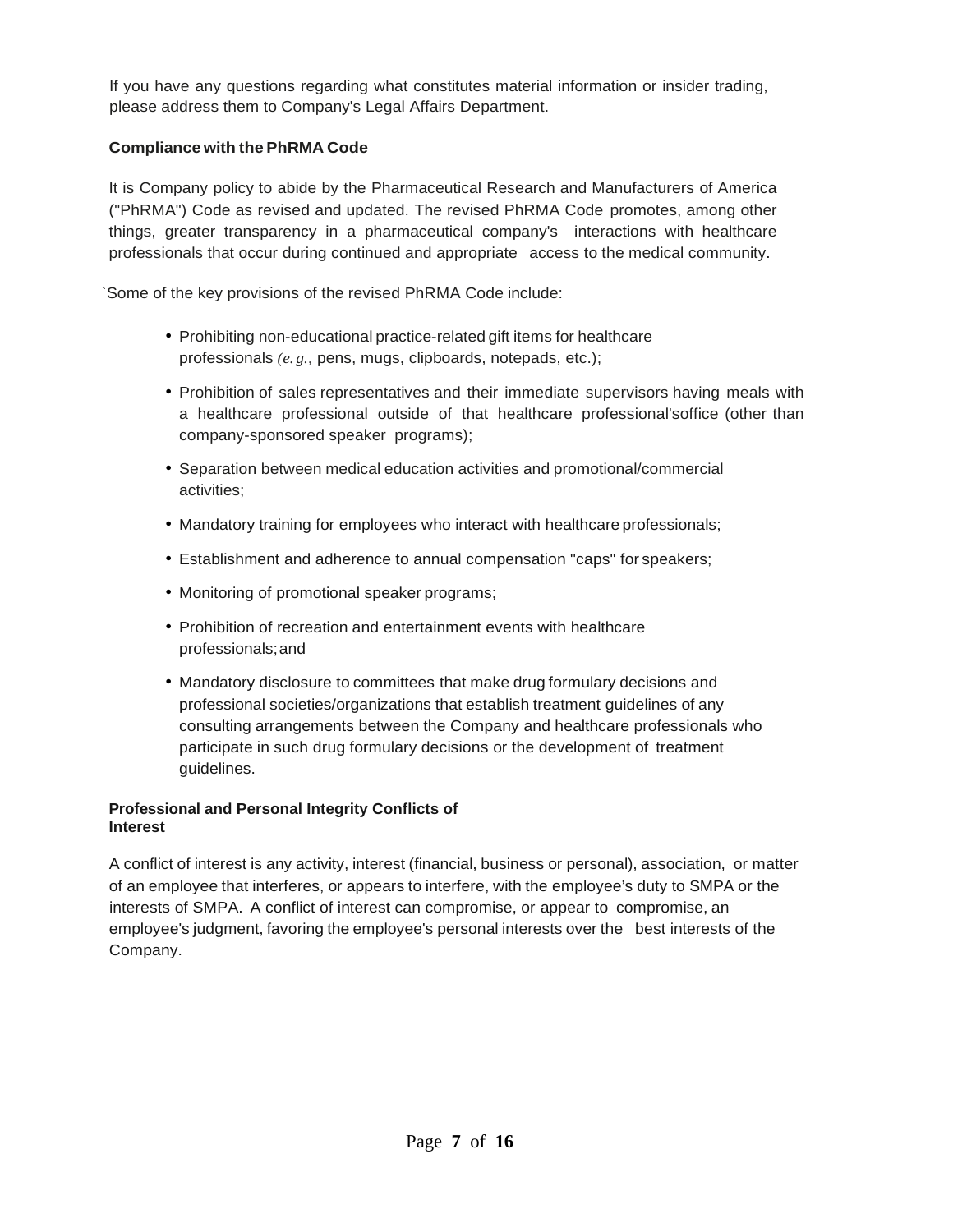You must conduct SMPA business and even personal affairs in a manner that avoids entering into any situation that creates, or even appears to create, a conflict between the Company and your own self-interest (whether personal, business or financial). As an employee in the highly regulated pharmaceutical industry, it is important to be aware that even voluntary free-time, outside activities related to the industry may be considered a conflict of interest that creates issues for the Company.

Furthermore, this obligation may also extend to the interests of family members or friends as their activities, in certain circumstances, could also compromise your ability to perform your responsibilities for the Company. Employees must be particularly vigilant whenever they (1) engage in outside employment or other outside activities; (2) have close personal or familial (blood or marriage) relationships with other employees, candidates for employment, or others who do business with the Company; or (3) socialize with persons or entities who do business, or who may be soliciting business, with SMPA, especially where the receipt of gifts or entertainment is involved.

No employee at SMPA should ever use his or her position to obtain a personal benefit or to obtain a benefit for a person or entity with whom, or with which, the employee has a close relationship. If you believe you have or may have a situation that is or may appear to be a conflict of interest with SMPA, SMPA policy requires that you speak with your manager and/or discuss the situation with a member of the Company's Legal Affairs, Compliance & Ethics or Human Resources Departments. Any offer of a gift or entertainment from an actual or potential vendor or customer that does business with the Company raises the potential of a conflict of interest and is subject to the restrictions under the SMPA Conflict of Interest Policy.

### **Business Gifts and Entertainment**

In addition to conflicts of interest created through the receipt of gifts and entertainment from persons or entities with whom or with which the Company does business (or with whom or with which the Company may potentially do business), SMPA employees must be just as careful when providing gifts or entertainment to any customer, vendor, or supplier. For example, gifts to healthcare professionals are governed by the revised PhRMA Code and SMPA's policies which must be strictly followed Gifts or entertainment to non-healthcare professionals, though not subject to the same restrictions and governance, may nevertheless be inappropriate under certain circumstances.

When negotiating with a customer, vendor or supplier, you should not provide any gift or entertainment that would be prohibited under SMPA's Conflict of Interest Policy.

Beyond such prohibited gifts/entertainment, you should avoid providing any gift or entertainment if it would create embarrassment or an obligation for the giver or receiver,or if the gift-giving would create embarrassment for you or the Company if subjected to public scrutiny. Our customers, vendors and suppliers likely have gift and entertainment policies of their own, and you should not provide a gift or entertainment that would violate such policies.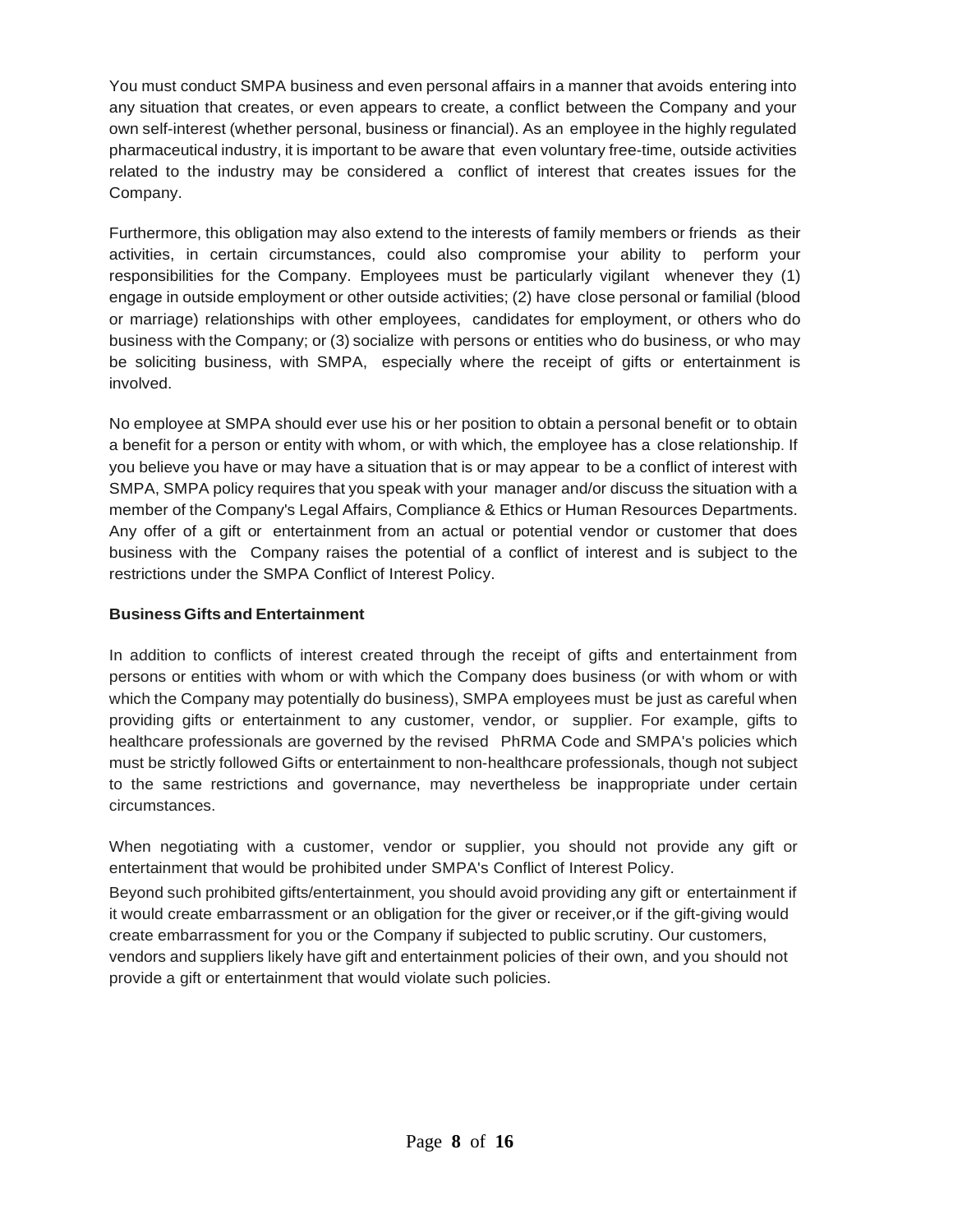### **Litigation andSubpoenas**

If you learn of a subpoena or a pending or contemplated litigation or government investigation targeted against or involving the Company, you should immediately contact the Company's Legal Affairs Department. You must retain and preserve all records that may be responsive or relevant to the subpoena, litigation or investigation and take whatever steps are necessary to preserve from destruction all relevant records that, without intervention, may automatically be destroyed, altered, or erased (such as emails or voicemail messages). Such preservation efforts take precedence over any current or future document management or retention policies.It is important to note that destruction of records covered by a pending or threatened subpoena, litigation or investigation, even if inadvertent, could have serious repercussions for you and the Company. Thus, if you have any questions regarding whether a particular record pertains to a pending or contemplated litigation or investigation, you should contact a member of the Company's Legal Affairs Department immediately.

### **External Communications**

It is SMPA's policy to conduct its external communications with patients, healthcare professionals, the medical and scientific community, investors, the public and government officials and agencies in an accurate, transparent and compliant manner. In addition, the Company requires, among other things, that: (1) only designated spokespersons within the Company communicate with, or release information to, the media, investors and the public; and (2) all inquiries from, or communications with, federal, state or local government officials, including police and other law enforcement authorities, be referred to the Company's Legal Affairs Department.

#### **Control and Use of Company Assets**

SMPA has a variety of different assets that are vital to our ongoing productivity and financial success. These assets belong to SMPA at all times and can include equipment, inventory, intellectual property, important data stored on either paper or computer, as well as the paper products and electronic components themselves.

It is the responsibility of you as an employee to maintain and protect the Company assets to the best of your ability. This includes safeguarding physical property and other assets belonging to the Company from unauthorized use or removal.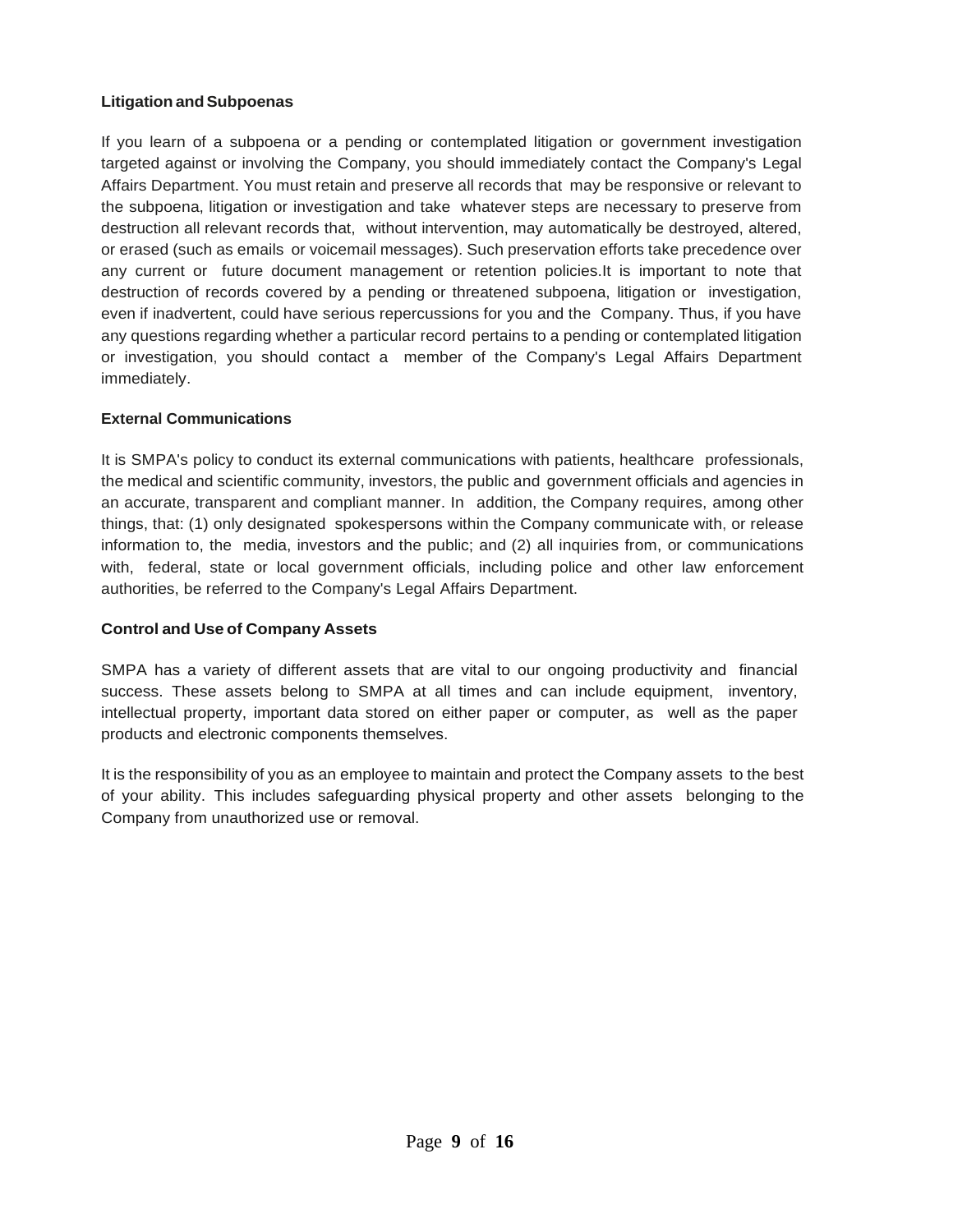Furthermore, using the Company property for purposes other than benefiting SMPA can, in certain circumstances, be a violation of this Code. For example, performing personal work on Company time and with Company resources, or removing Company assets from the premises, requires proper authorization. Please consult your manager, or a member of the Company's Information Technologies Department, if you have any questions about these issues.

In order to ensure compliance with this Code and SMPA policies, the Company may from time to time review and monitor employee usage of its assets and, in particular, employee usage of the electronic devices that they have been provided by the Company and that they are authorized to use in order to perform their job responsibilities. Employees should know that SMPA reserves the right to retrieve and review any electronic communication that is composed, sent, or received on a Company electronic device such as a computer, PDA, or telephone and that the Company has the right to review an employee's usage of the Internet accessed through the Company's electronic devices.

SMPA policy prohibits the use of its electronic systems for the purpose of:

- Engaging in communications that might be considered illegal, offensive, defamatory, harassing, obscene, vulgar, or otherwise disruptive to normal business activity;
- Visiting inappropriate or unauthorized Internet sites;
- Improperly disseminating copyrighted or licensed materials or confidential and proprietary information; and
- Installing hardware or software without previously obtaining authorization to do so from the Company's Information Technology Department.

SMPA employees are also expected to protect the security and confidentiality of the Company's information systems. The Company expects its employees to:

- Protect information used to access Company information systems, including user IDs, passwords, and building-access key cards;
- Protect the confidentiality and security of our information systems, especially our data; and
- Protect information systems from damage, including physical damage and virus caused damage.

Communications that occur during the performance of your work or that involve the use of Company assets *(i.e.,* e-mail, voicemail, etc.) are not personal or private. Records of your communications may be made by the Company and used for a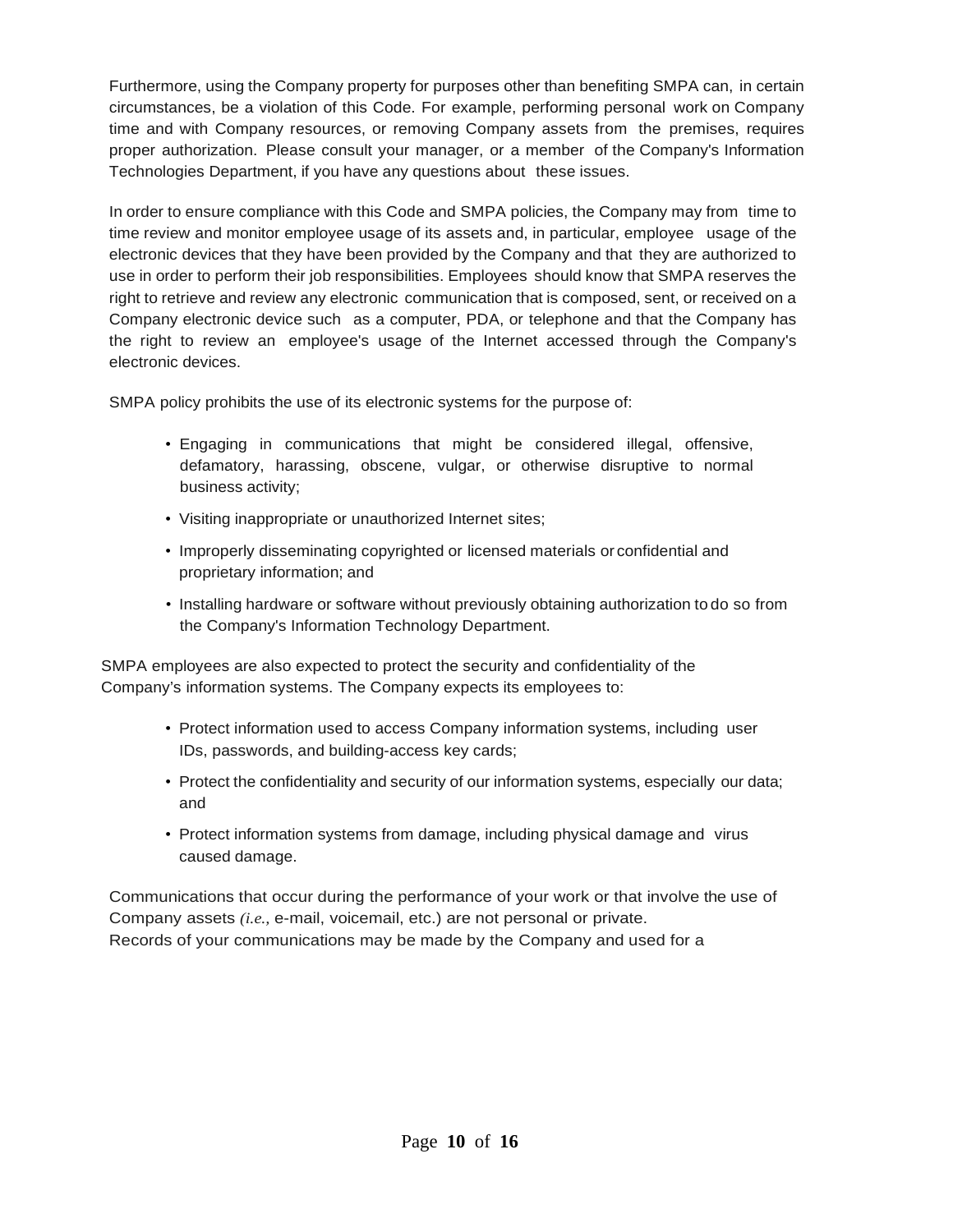variety of reasons, and communications may be monitored to verify that Company policies are being followed or if the Company has reason to believe that Company policies or this Code are being violated.

You should not use SMPA property for personal purposes (other than incidental use). Additionally, at the end of an assignment or at termination of employment, you are expected to return, regardless of whether you are prompted to do so or not, any Company property that has been assigned to you in the course of your duties. If you have any questions about the Company's policies in this regard, you should consult with your manager or a member of the Company's Human Resources or Information Technology Department.

### **Confidential Information**

Confidential information is any information or data that has not been disclosed to the public that has come into your possession or that you have access to as a result of your employment with the Company. This includes, for example (but is not limited to), customer lists, manufacturing, marketing, sales, or financial information, or strategic plans, any specifics – including prices – regarding deals offered to individual customers, cost information, research reports, acquisition plans, marketing plans, or potential equity interests. It also includes proprietary business information or trade secret data such as chemical formulas. Personal information regarding employees also constitutes confidential information.

Confidential and proprietary business information of the Company is the property of the Company, not of any individual employee, officer or director. Accordingly, you should maintain the confidentiality of all confidential or proprietary business information of the Company and other companies, including our suppliers and customers, that you have access to or which comes into your possession while an employee of SMPA. You must not therefore disclose such confidential or proprietary business information to anyone who does not work for the Company without first receiving the proper authority to do so and ensuring that an appropriate agreement that governs the protection of such information is in effect.

Furthermore, such information should not be shared with other employees except on a need-to-know basis in order for them to perform their responsibilities for the Company.

Third parties may ask you for information concerning the Company. Subject to the exceptions noted in the preceding paragraph, employees, officers and directors (other than the Company's authorized spokespersons) must not discuss confidential information of the Company with, or disseminate any confidential information to anyone outside the Company, as except as required in the performance their Companies duties and, if appropriate, after a confidentiality agreement is in place.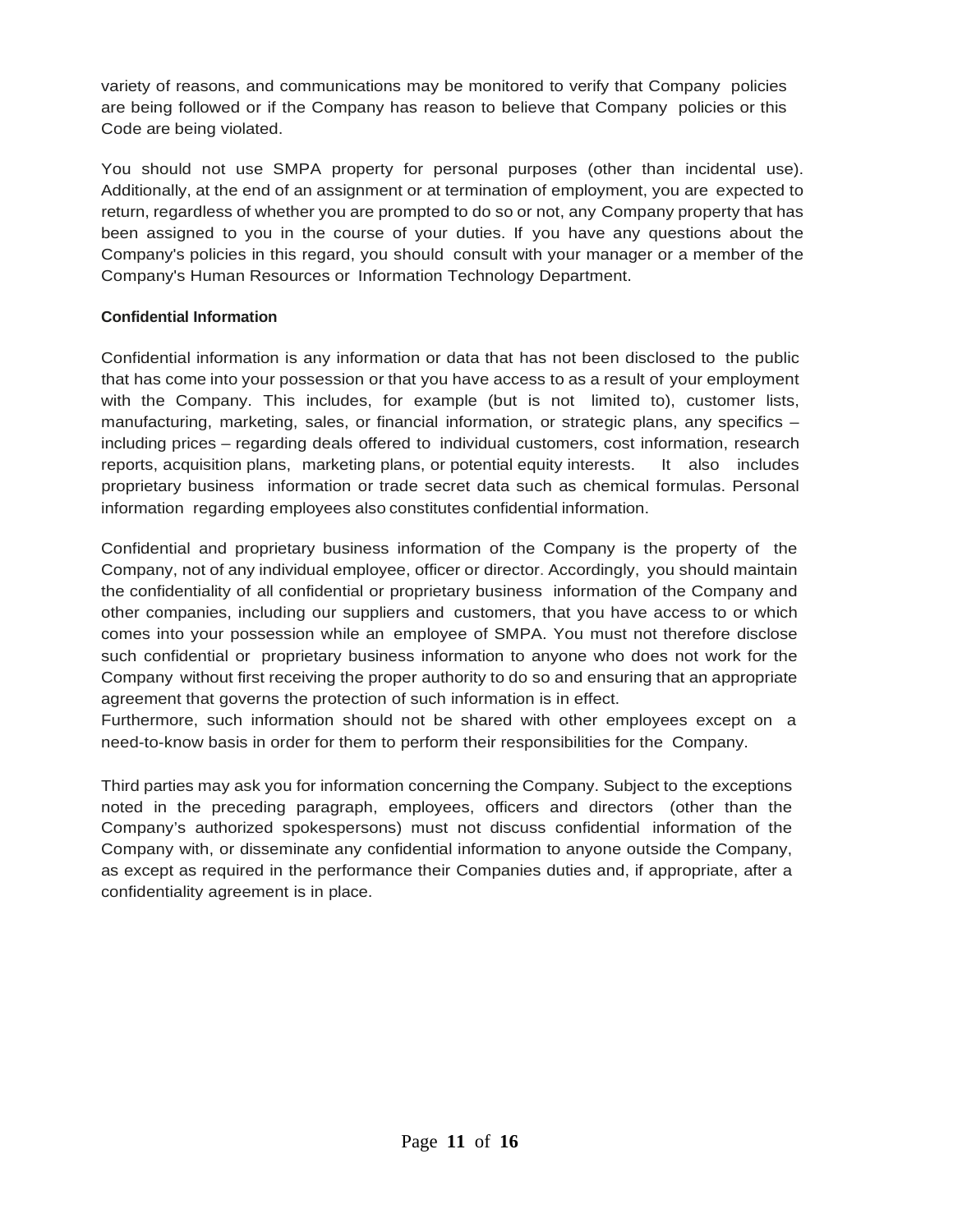If you have any questions or concerns regarding the preservation of SMPA's confidential information or the appropriate use or dissemination of such information, please contact a member of the Company's Legal Affairs Department.

# **Personal Information**

As a business which maintains Personal Information of residents of the Commonwealth of Massachusetts, the Company is required to comply with the Code of Massachusetts Regulations 201 CMR 17.00. "Personal Information" is defined as a Massachusetts resident's first name or first initial and last name in combination with any one of the following: (a) Social Security number; (b) driver's license number or state-issued identification card number; or (c) financial account number, or credit or debit card number.

The regulation establishes the minimum standards to be met for the safeguarding of the Personal Information of Massachusetts residents contained in both paper and electronic records. SMPA's employees are required to maintain the privacy and security of Personal Information at all times, which includes (but is not limited to):

- Storing paper records containing Personal Information in a secure manner;
- Limiting access to Personal Information on a need-to-know basis only;
- Complying with periodic security control audits of electronic stores of Personal Information;
- Ensuring personnel are trained on the procedures for proper handling of Personal Information; and
- Reporting any loss or breach of Personal Information to a member of the Company's Compliance & Ethics Department immediately.

# **Open Door and Fair Investigations**

SMPA encourages open communication, feedback, and discussion about any matter of importance to an employee and to create an environment where employees can raise issues and concerns, including reports of violations or suspected violations, and of alleged misconduct or wrongful behavior, without fear of retaliation, or concern that the matter will not be acted upon. When a complaint is alleged regarding a violation of a law, regulation, Company policy or this Code, or which raises allegations of other wrongful behavior, a fair and thorough evaluation of the matter will be conducted and, if warranted, an investigation consistent with this policy will follow.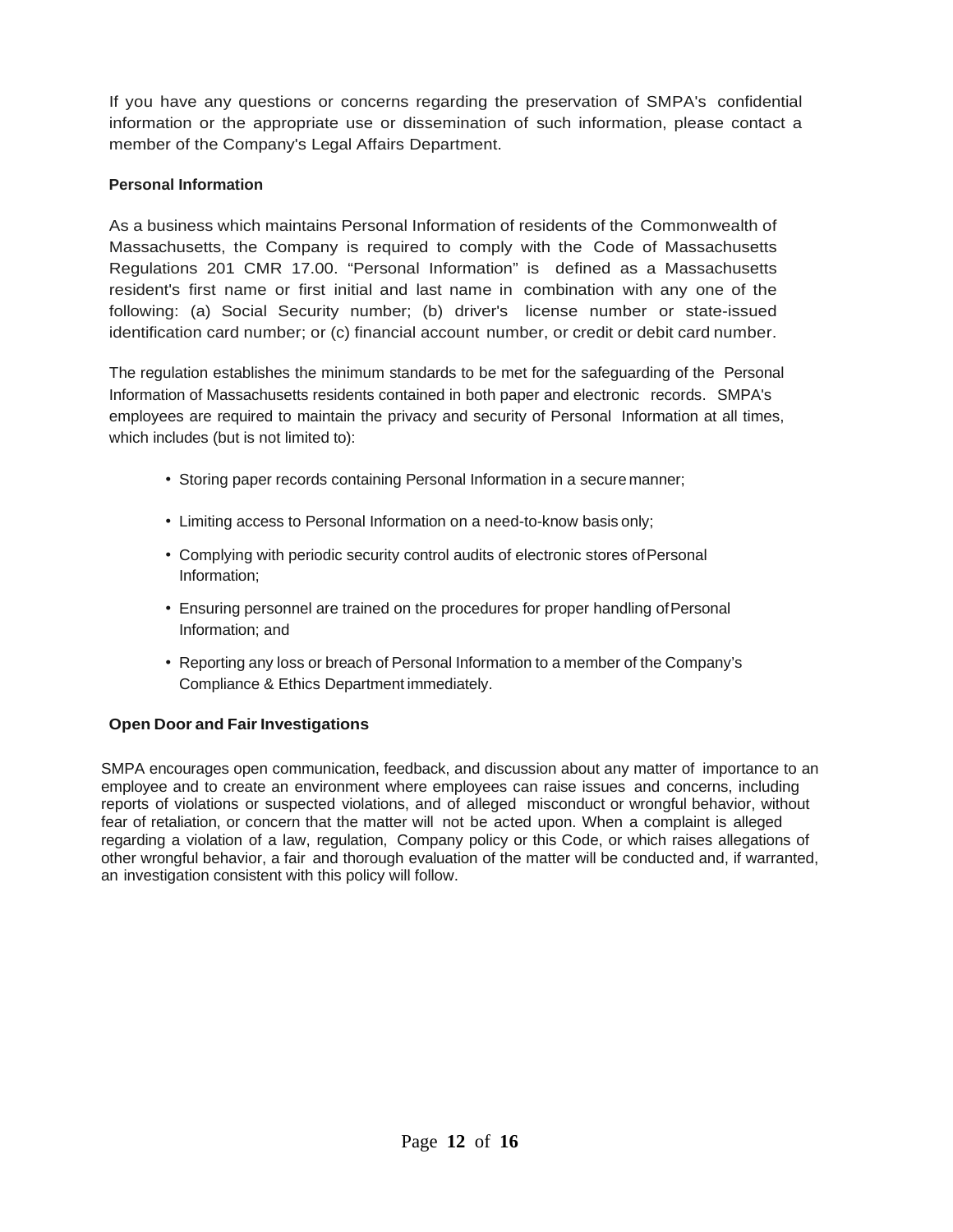All complaints will be handled in a fair and thorough manner and as expeditiously as possible. An investigation will be conducted in such a way as to maintain confidentiality to the extent practicable under the circumstances. The investigative process may include interviews, review of relevant documentation (including, but not limited to expense reports, e-mails, etc.) and other information gathering practices. Any employee alleged to have engaged in violative behavior will have the opportunity to address the allegations. All employees and relevant third parties, such as consultants, vendors, etc., are expected to cooperate during an investigation as to any matter arising out of their employment or terms of engagement with SMPA. If it is found during an investigation that an employee or relevant third party lied or intentionally failed to disclose, concealed or otherwise covered up relevant information, or attempted to persuade or otherwise coerce another employee or relevant third party involved in an investigation into lying, or intentionally failing to disclose, concealing or otherwise covering up relevant information, that employee or relevant third party may be subject to disciplinary action up to and including termination of any employment or engagement with the Company.

#### **Respect for Our People and Customers Health and Safety**

SMPA strives to provide each of our employees with a clean, safe and healthy place to work. To achieve that goal, all employees must understand the shared responsibilities of abiding by all safety rules and practices, taking the necessary precautions to protect oneself and your coworkers, and reporting immediately any unsafe conditions, practices or accidents.

# **Drugs and Alcohol**

It is SMPA's policy to create and maintain a drug-free work environment. Working at SMPA requires clear thinking and often the ability to react quickly. Working while under the influence of alcohol, illegal drugs or willful misuse of prescription medication diminishes your ability to perform at your best. Driving under the influence of alcohol or illegal drugs is unlawful and puts yourself and others around you at risk of physical harm. Driving a SMPA vehicle while under the influence of alcohol or illegal drugs is not tolerated at SMPA and can result in the immediate termination of your employment with the Company.

It is Company policy to prohibit the unauthorized use, sale, distribution or possession of alcohol or use, sale, distribution or possession of any non-prescription controlled substances, including illegal drugs, on Company property ("Use of Illicit Substances").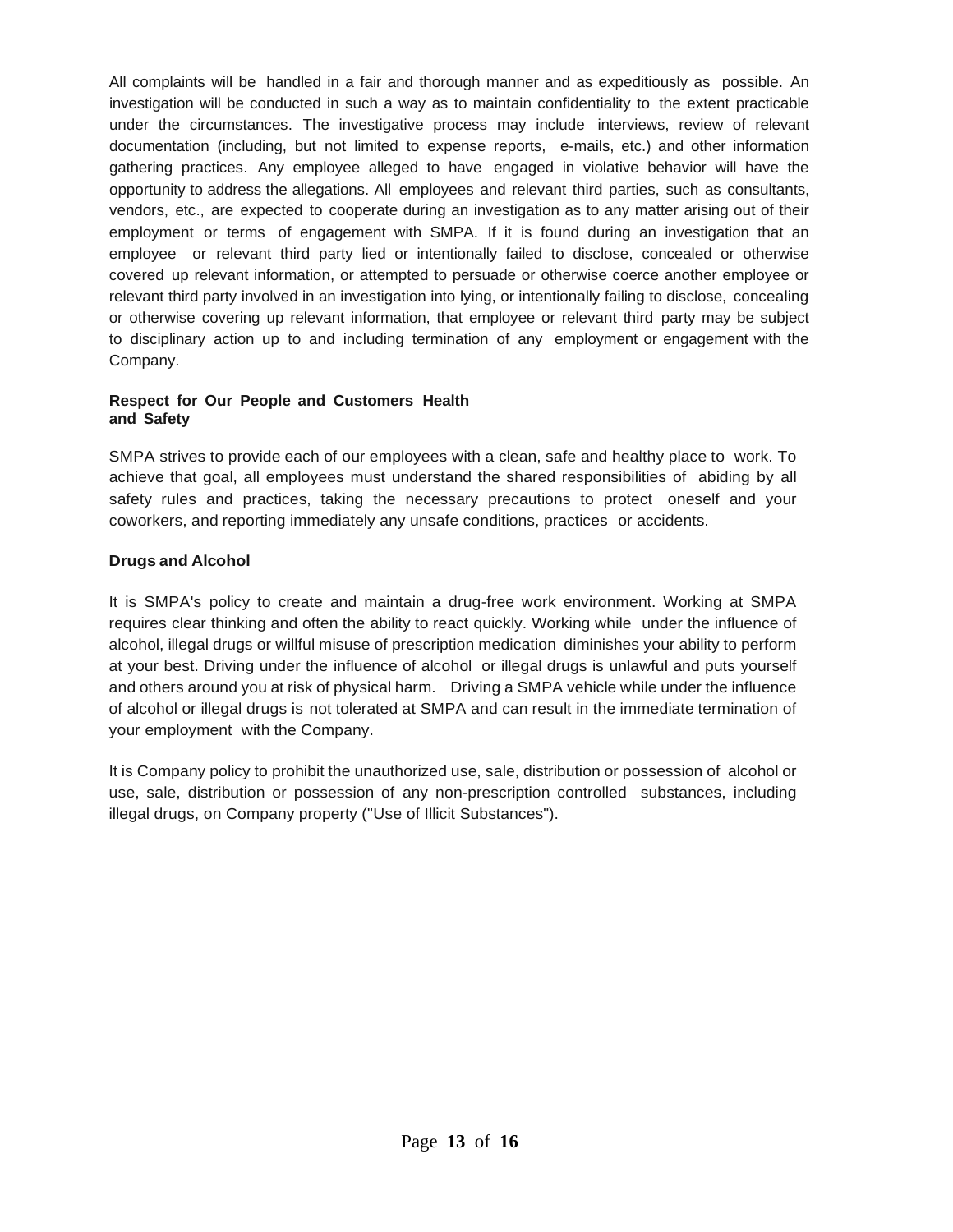If you observe any Use of Illicit Substances, you should immediately report the matter to your supervisor or the Company's Compliance & Ethics, Human Resources, or Legal Affairs Departments.

# **Diversity**

SMPA welcomes diversity in the workplace and among its customers and suppliers.The Company is committed to equal employment without regard to race, color, religion, sex,national origin, age, medical condition or disability, sexual orientation, veteran status or any other characteristic protected by law in any jurisdiction in which SMPA conducts its business.

# **Conduct in the Workplace**

We are all expected to treat others with respect and fairness. Workplace harassment is any unwelcome or unwanted attention or discriminatory conduct based on an individual's race, color, religion, sex, national origin, age, medical condition or disability, sexual orientation, veteran status or any other illegal or inappropriate basis. It can also include verbal, non-verbal or physical abuse. Something that is considered harmless by one individual may be perceived as harassment by another. You are expected to conduct yourself in a professional manner appropriate to the workplace and to conduct workplace relationships with appropriate behavior and integrity.

Discrimination, harassment and abuse of any kind will not be tolerated. If you observe such behavior, you should report the matter to your supervisor, or to the Company's Legal Affairs or Human Resources Departments.

# **BuildingSecurity**

Company facilities are protected by security systems that require key card access at all times. While on Company premises, SMPA employees and visitors must prominently display on their person at all times any security or visitor badges they have been issued. No one should be permitted entry to any Company facility if they do not have a security or visitor badge prominently displayed on their person. All visitors to SMPA must be escorted by a Company employee while on Company premises.

# **Good Citizenship**

As our business grows, SMPA will become an integral member of communities throughout the United States and abroad. With this expanding role comes a great deal of responsibility for the protection and enhancement of the communities in which we operate. We welcome the challenge to perform as exemplary corporate citizens.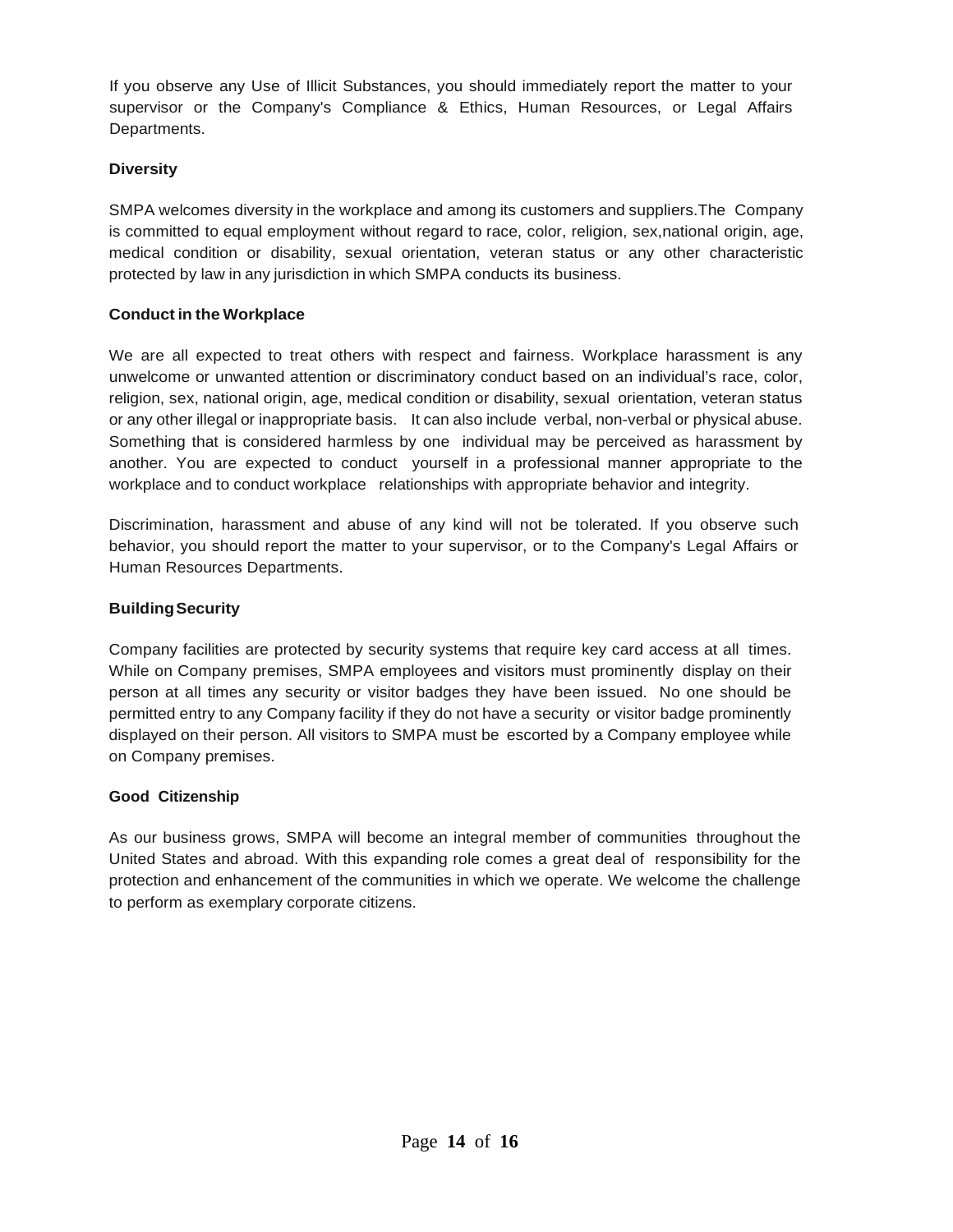### **The Environment**

As a responsible member of the community, SMPA is committed to caring for the environment and managing our business in an environmentally compliant manner. All Company facilities must implement processes designed to comply with all applicable environmental laws and regulations. The Company expects all employees to be alert to environmental issues and share in the commitment to conserve natural resources, reduce pollution and waste, and conduct business in an environmentally responsible manner.

### **ThePoliticalProcess**

SMPA strongly believes in the importance of participating in the democratic process and encourages all of its employees to exercise their right to vote. The Company strictly adheres to federal election and campaign financing laws, which regulate the manner in which SMPA or any Company sponsored political action committee or PAC can support political candidates and causes.

### **CharitableContributions and Civic Involvement**

As a member of the global community, SMPA committed to helping those in need by providing its products and financial support to people in the United States and around the world who suffer from natural disasters, disease and other detrimental conditions. We encourage all our employees to become active members in their communities, to help those in need, and to join the Company in any charitable or philanthropic effort to help those less fortunate than ourselves.

### **Compliance with This Code**

# **Reports of Non-Compliance and Non-Retaliation**

It is the responsibility of every employee, officer and director to be thoroughly familiar and comply with the standards set forth in this Code. If you become aware of a violation of this Code or applicable law by an employee or representative of the Company, it is your responsibility to promptly report the matter to your supervisor or a member of the Compliance & Ethics, Legal Affairs, or Human Resources Departments.

Any supervisor who receives a report of a violation of this Code must immediately inform the head of either the Compliance & Ethics or Legal Affairs Departments. You may report such conduct openly or anonymously without fear of retaliation. The Company will not discipline, discriminate, or retaliate against any employee who reports a complaint or concern in good faith, or who cooperates in any investigation or inquiry regarding such conduct whether or not such information is ultimately proven to be correct. Moreover, the Company will not tolerate any adverse action or retaliation taken